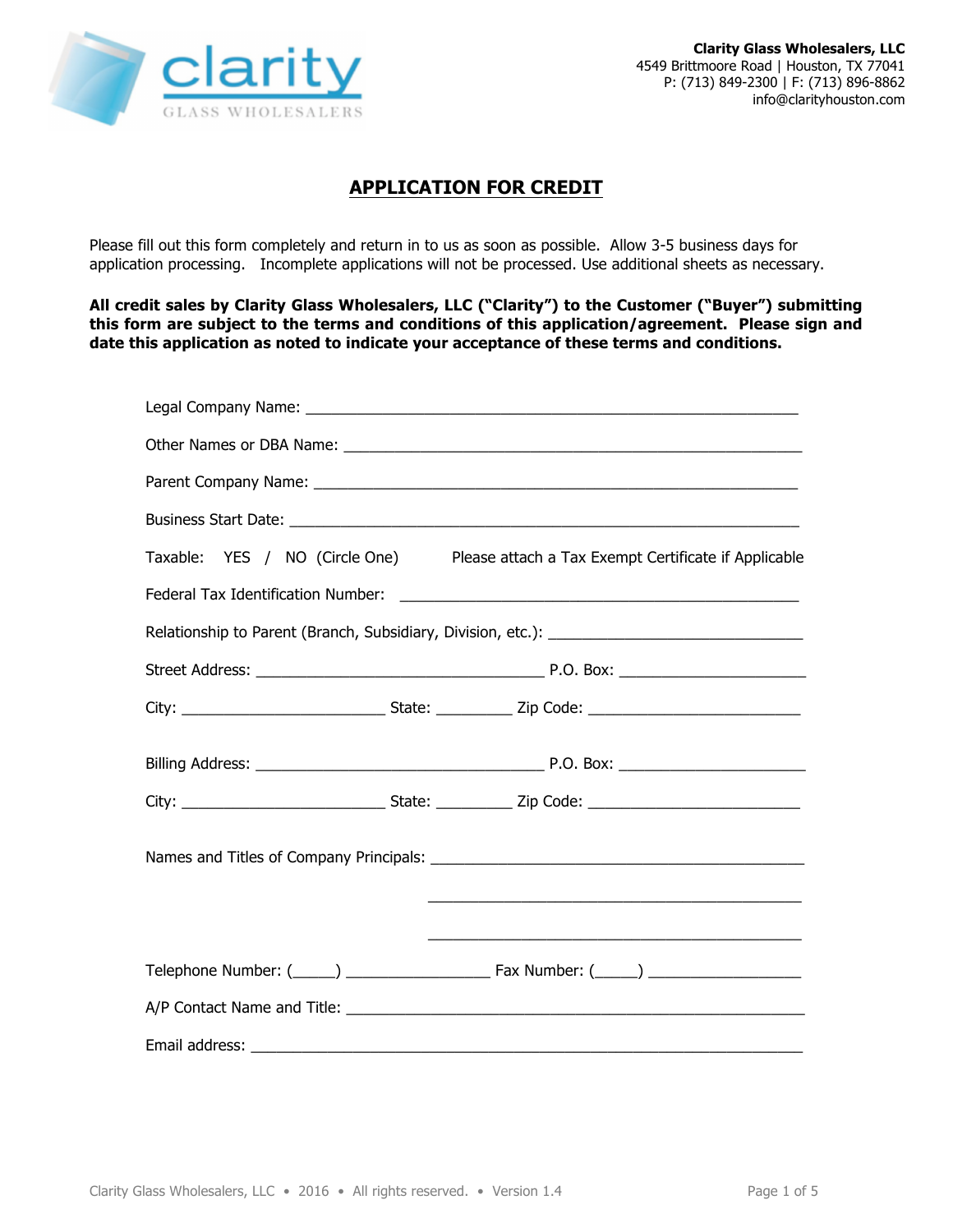## **Financial Information**

|  | State: ____________________________Zip Code: __________________________Contact Name: ____________________     |  |
|--|---------------------------------------------------------------------------------------------------------------|--|
|  | Trade References (at least three major open account suppliers):                                               |  |
|  |                                                                                                               |  |
|  | Address: ______________________________City: ______________________State: ______________Zip _____________     |  |
|  |                                                                                                               |  |
|  |                                                                                                               |  |
|  | Address: ______________________________City: ______________________State: ______________Zip _____________     |  |
|  |                                                                                                               |  |
|  |                                                                                                               |  |
|  | Address: ______________________________City: _______________________State: ________________Zip ______________ |  |
|  |                                                                                                               |  |
|  |                                                                                                               |  |
|  | Address: _____________________________City: _______________________State: ______________Zip _____________     |  |
|  |                                                                                                               |  |
|  | Estimated Monthly or Projected Credit Required: ________________________________                              |  |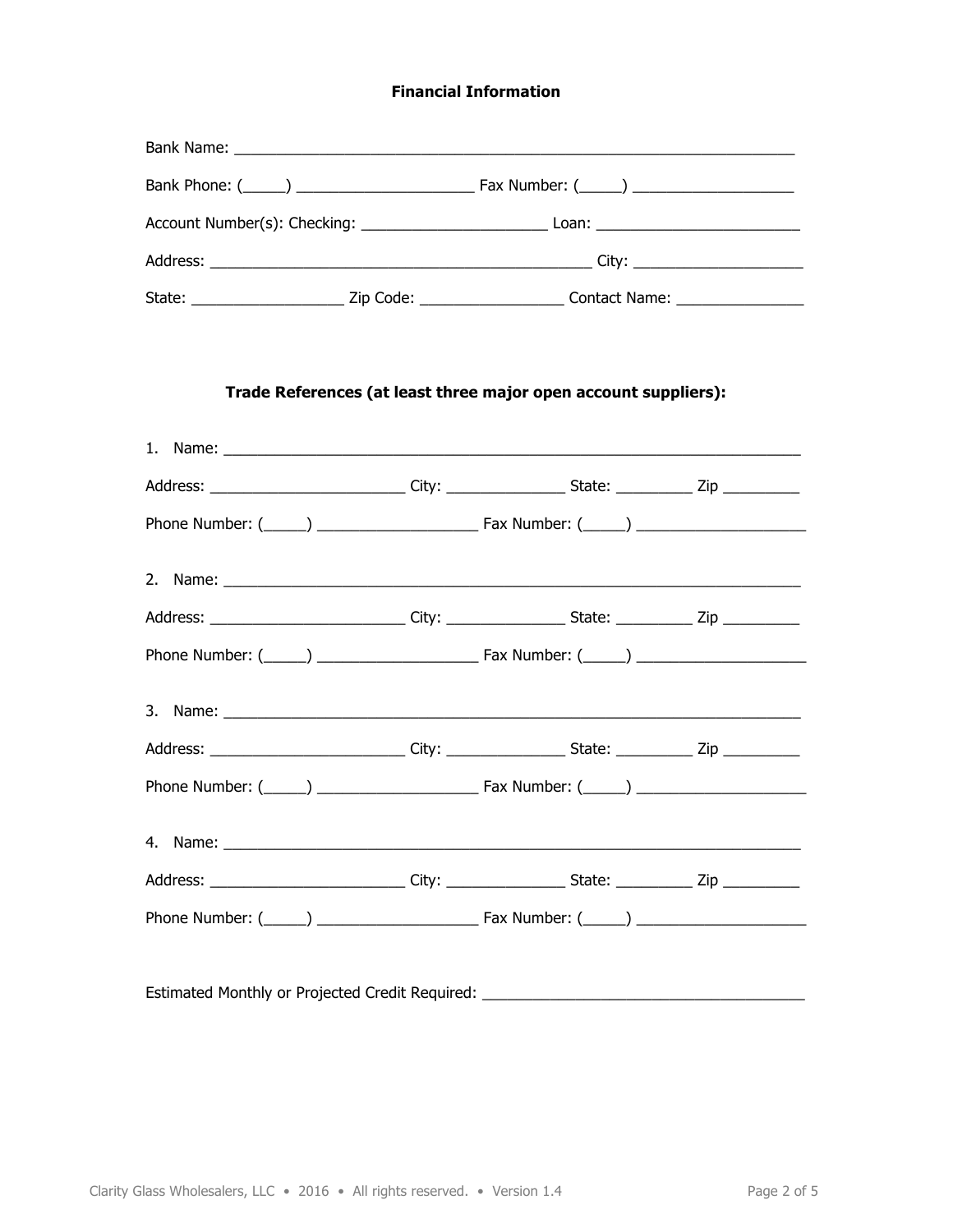## **Terms and Conditions**

**All sales of goods by Clarity Glass Wholesales, LLC (which are referred to together in this application as "Clarity") to the customer submitting this form ("Customer") are subject to the terms and conditions on both sides of this application/agreement form. Please have an authorized representative of the Customer sign and date this form to confirm the Customer's agreement to these terms and conditions.**

1. Terms. Customer may submit orders to Clarity electronically or in writing at prices quoted by Clarity. Clarity may accept or reject any order. All sales by Clarity to Customer are subject to the terms and conditions set forth on both sides of this form. A binding contract will arise only when Clarity confirms the customer's order or begins execution of the customer's order, as price quotations or other communications from Clarity do not constitute offers. No terms contained in any purchase order or other document submitted by Customer will vary or amend the provisions of this form. No Clarity employee has authority to change the terms of this agreement or to provide special discounts or rebates without specific written authorization from a corporate officer addressed to Customer.

2. Delivery and Quantity. Information about delivery periods is indicative and non-binding unless a written confirmation from Clarity expressly states the contrary. Partial deliveries are permitted.

3. Payment and Credit; Expenses. Customer will pay for all goods ordered on its behalf and delivered by Clarity 30 days from the date of the invoice. Clarity may establish the credit terms for Customer, and may change those terms, create or change credit limits or cease extending credit from time to time in its sole discretion. Customer will pay all costs for: special packing, shipping or other handling requested by Customer and agreed to by Clarity, extra charges of carriers for Customer delays in unloading trucks or containers and other special costs incurred by Clarity as a result of special actions or requests by Customer.

4. Late Payments: Consequences and Cost of Enforcement. If the Customer fails to make a payment when due, this constitutes a fundamental breach of the contract and: (a) all amounts outstanding to Clarity will become due immediately; (b) Clarity has the right to cancel any pending orders; and (c) Customer will pay interest on all amounts outstanding to Clarity at a rate equal to the lesser of 2% per month or the highest rate permitted by applicable law, all without prejudice to any other rights Clarity may have, including any right to claim actual damages. Customer will pay all costs of collection of any amounts due to Clarity, and all costs of collection, including court costs, reasonable fees and charges of attorneys and their firms (or in-house counsel) and other expenses. Returned checks will result in a \$25.00 fee per check, per deposit.

5. Risk of Loss. The risk of loss of all goods purchased by Customer passes to Customer as follows: if the goods are picked up by the Customer or shipped by carrier arranged by the Customer, risk of loss passes when the goods loaded on the truck at Clarity's facility; if Clarity arranges shipping, risk of loss passes when the goods are available for unloading at Customer's location.

6. **Limits on Warranties and Damages.** Clarity warrants that the goods will be as described on the written order confirmation (or, if there is no written order confirmation, on the invoice), subject to tolerances and variations consistent with usages of the trade and with factory practices concerning dimensions, tolerances and variations consistent with practical testing and inspection methods. For certain fabricated products, Clarity may provide additional warranties on preprinted forms provided to the Customer.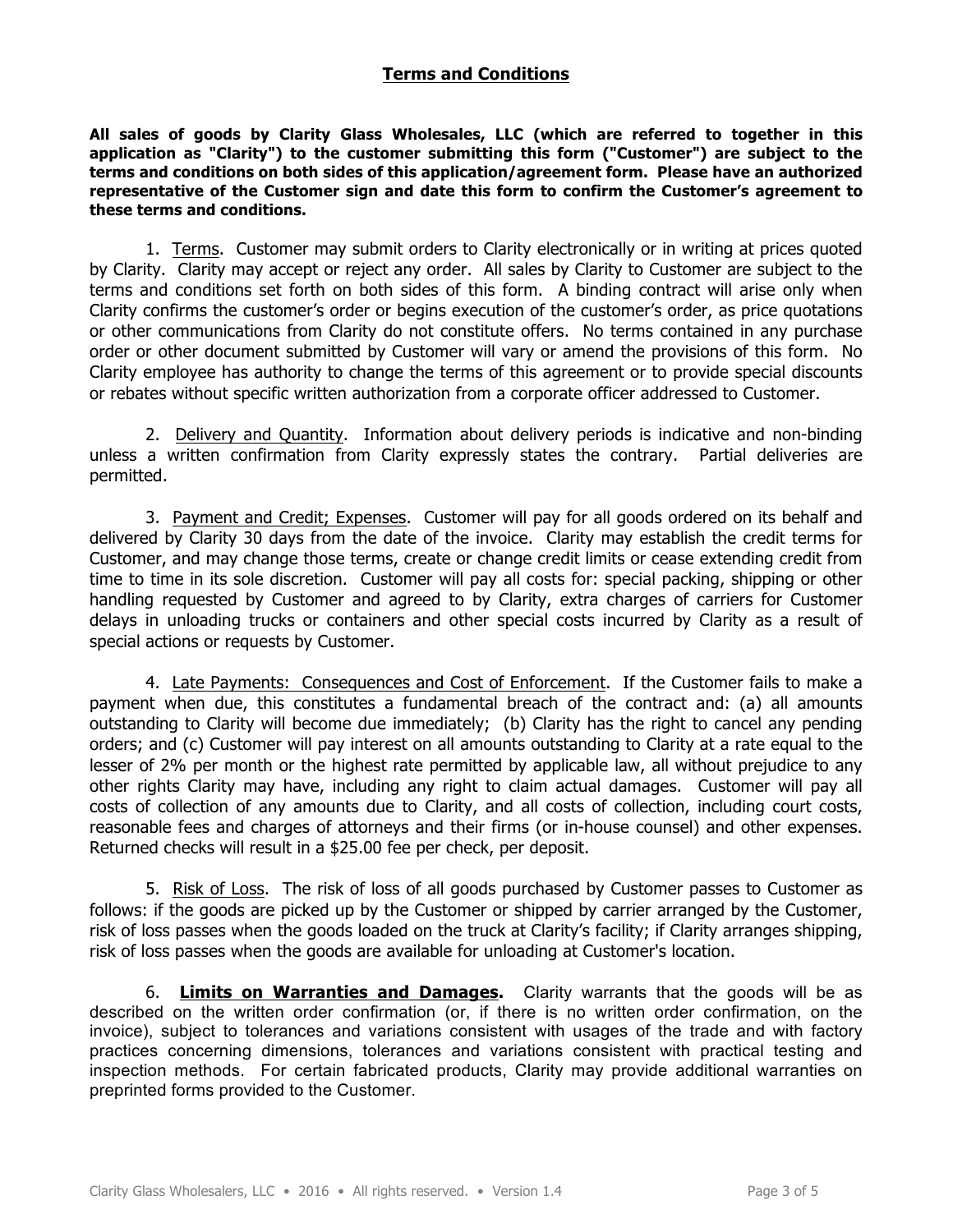## **THERE ARE NO OTHER WARRANTIES, EXPRESS OR IMPLIED; THERE ARE NO WARRANTIES OF FITNESS FOR ANY PARTICULAR PURPOSE AND NO WARRANTIES OF MERCHANTABILITY.**

No Clarity employee has authority to change Clarity's warranties without specific written authorization from a corporate officer addressed to Customer.

Clarity shall have no liability for defects, whether hidden or apparent, resulting from the improper use, installation, processing or treatment of the goods. The Customer shall be liable for any loss resulting from any failure to apply all professional standards, customary instructions and written instructions from Clarity, if any, in relation to the goods.

Clarity will not be liable for damage caused to third parties, or for consequential or indirect loss. Clarity's sole liability under warranty or contract, or on any other basis, is limited to either replacement of the product or a refund of the purchase price at Clarity's sole option; Clarity will not be liable for labor costs or for consequential damages under any circumstances. Nothing in this paragraph excludes or restricts liability for death or personal injury resulting from Clarity's negligence.

7. Deadlines for Inspection and Claims. Customer will check each delivery from Clarity, and will notify Clarity of, and will note in writing on the packing slip any discrepancies between the delivery and the packing slip (including breakage or scratches), and will sign the note and have the driver sign the note, before the driver leaves Customer's premises; otherwise Clarity will not give credit for any discrepancies. Customer will inspect all goods purchased immediately and in any event before Customer installs the goods. Customer will retain defective goods for inspection by Clarity for one (1) week after notifying Clarity of the damage or defect, or longer if so requested by Clarity, and will return such goods to Clarity at Clarity's request and expense. Clarity will have no liability whatsoever for any defect or non-conformity that is not notified, or if the relevant goods are not made available for inspection, in the manner required by this paragraph.

8. Purchase Money Security Interest. Customer grants to Clarity a security interest in all goods sold by Clarity to Customer, and all proceeds and products thereof, to secure payment of the price of such goods and the interest and costs of collection described in paragraph 4 above. This security interest is a purchase money security interest. Customer authorizes Clarity to file financing statements in connection with this security interest.

9. Waivers and Unforeseen Events (Force Majeure). No waiver by either party of a default will not be considered a continuing waiver, but applies only to the specific provision and specific occurrence identified in the waiver. Clarity will not be responsible for delays or other failures to perform caused by riots, wars, strikes, natural disasters, acts of God or other causes beyond Clarity's control.

10. Governing Law and Litigation. This Agreement and the business relationship between Clarity and Customer will be governed by Texas law (applied without regard to Texas' conflicts of law principles). The parties agree to the non-exclusive jurisdiction of the State and Federal courts for Harris County, Texas to hear any disputes relating to transactions between the parties, or these Terms and Conditions, without prejudice to Clarity's right to bring litigation in the courts of Customer's location.

11. Packaging and Transport Materials.When the order confirmation, delivery document or other written instruction from Clarity so indicates, packaging and transport materials remain the property of Clarity, and the Customer shall return all such materials without delay in good condition. Customer will pay upon receipt of an invoice for any materials not returned within 5 days after a written request from Clarity.